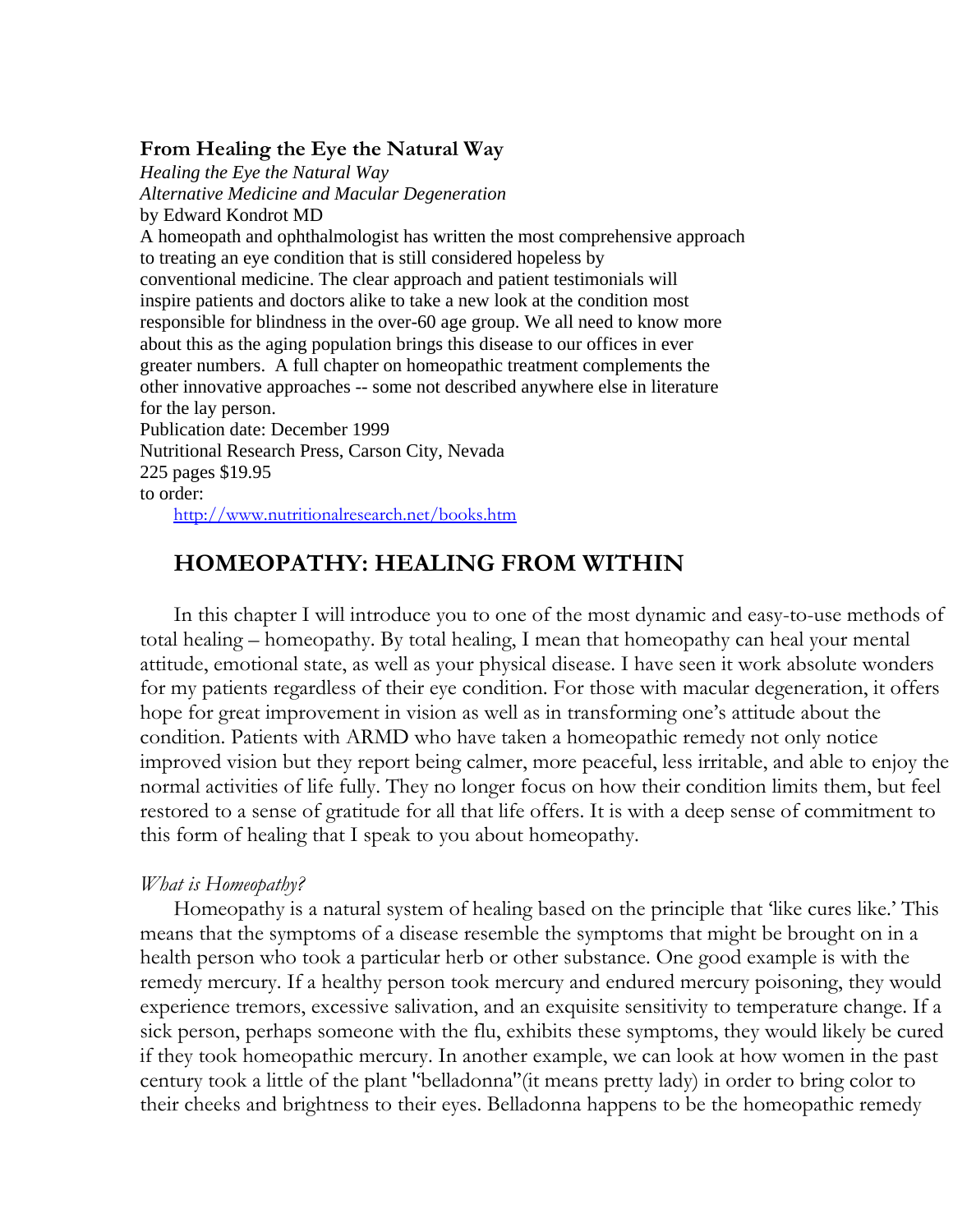one would think of using if a person had a fever accompanied by a bright red face and glistening eyes.

While this is the underlying principle of homeopathy, it does not tell us how it works. In fact, we don't' know how it works. Homeopathic remedies, in addition to matching the person's symptoms, are made from minute doses of the substance used to heal those symptoms. The doses are so tiny that, at some strength, the substance cannot even be detected in a chemical analysis of the remedy. And these strengths, called the high potencies, are the most powerful in their ability to heal! Some feel that homeopathy is a type of energy medicine- one that works on the non-material levels of the person. Others feel that we cannot measure the substance because our instruments are not that subtle yet. Regardless of how it works, the important thing for me and for you too is to know that it does work.

#### *Homeopathic Remedies*

Homeopathic remedies are made from plants, animals, and minerals. Belladonna is an example of a plant remedy, while mercury is an example of a metal source. Most animal remedies are made from insects, snake venom, or the milk of mammals. There are about 3000 remedies. The key to success in homeopathy is selecting the correct remedy. While it is true that about three dozen remedies cover a wide variety of illnesses and will help a large number of people, it is still important to consider all the remedies when prescribing for a case. Remedies come in two forms. The dry form, or pellets, consists of small sugar pills taken by mouth under the tongue. This form is very easy and pleasant to take. Equally pleasant, but a little more complex is taking a liquid form of the remedy. These are prescribed by homeopaths, and, if you should need one, he or she will give you instructions. Unlike prescription or even over-thecounter drugs, remedies are taken for a short time only. In fact, you may only need one dose of a remedy to have a profound healing response. This is because of the way remedies work

 Remedies come in different strengths, called potencies. These cover a very wide range of strengths. The remedies available in health food stores are in the low to low-mid range in potency. Higher potencies, which are almost always needed to heal a serious chronic or degenerative condition, are available only by prescription through homeopaths. Although I do not suggest that you try to self treat your ARMD, I do suggest that you go to a health food store and look at the section with homeopathic remedies. You will probably see several types of remedies. One type may be labeled according to a disease or conditions, such as "arthritis" or "sinus" or "indigestion." These may be either tablets or tinctures which are liquid forms. They will contain a number of remedies, and, thus, are called combination remedies. I consider these somewhat useful for people to get acquainted with homeopathy, but they do not in any way represent the full power of homeopathy.

Most likely you will also see some single remedies with unfamiliar names. These are likely to be packaged in small tubes. Inside are tiny white pellets. These are the most familiar and frequently used homeopathic remedies. People with some experience and knowledge of homeopathy use these to treat themselves, their families, and their pets. Although I strongly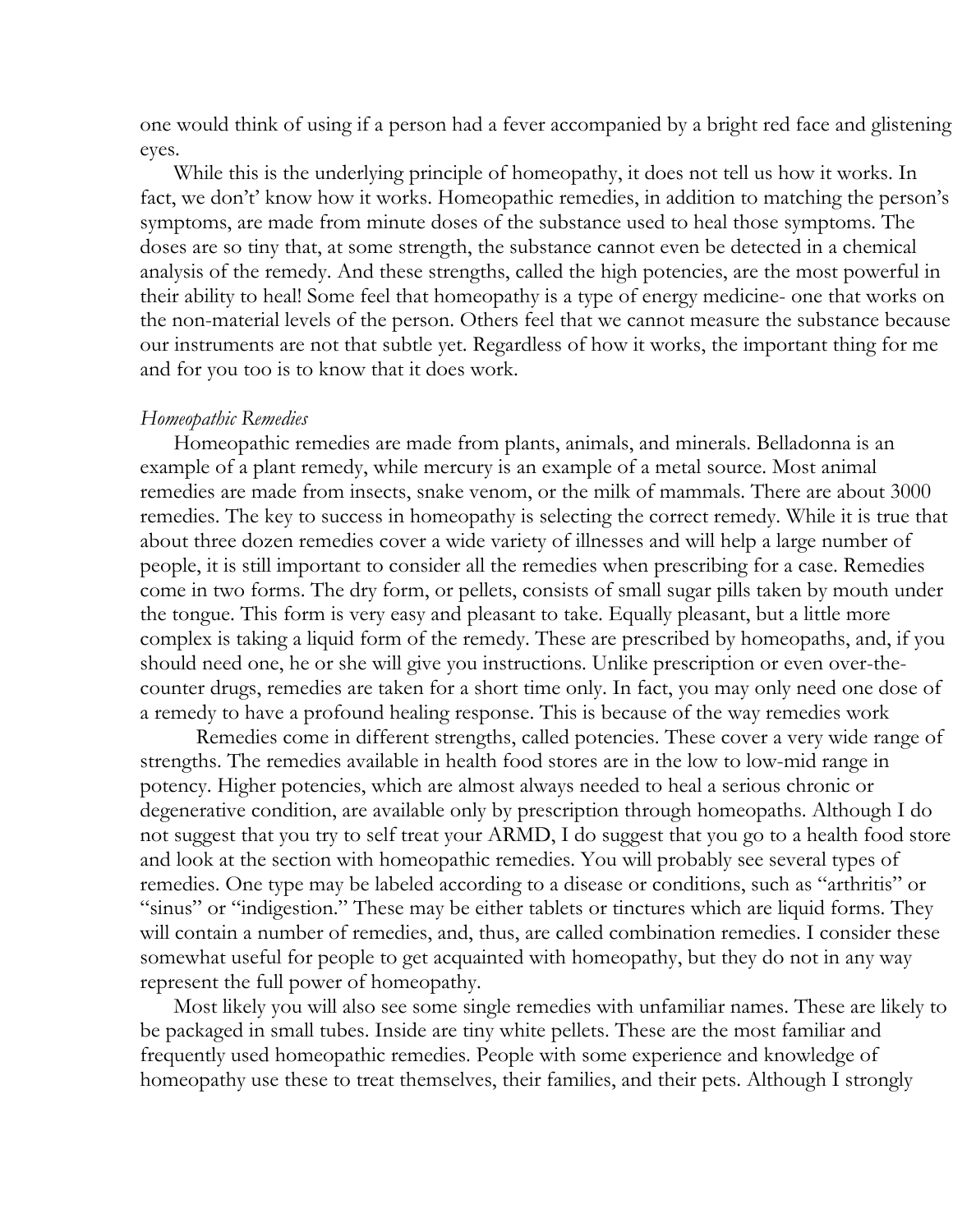advise you to consult a skilled homeopathic practitioner to treat your ARMD, you may find these remedies useful for other conditions.

#### *How do Remedies Work*

Homeopathic remedies work to stimulate your now vital force, or immune response, to heal your illness. Although they are taken in a form that resembles regular medicine, they are completely different. For example if you had a bacterial infection such as a strep throat, the antibiotics you might take would actually kill the germs that caused the infection. However, if you were to take a homeopathic remedy for that same condition, the remedy would stimulate your immune system to overcome the germs. And it would do this without causing any side effects whatsoever.

Another way remedies differ from regular medicine is in their timing. Many prescription s drugs need to accumulate in your system before they can affect it. Anti-depressants are one example. A person often needs to take an anti-depressant for several weeks before it has any effect. In homeopathy, there is no such thing as a cumulative effect. You can take one dose of a remedy and have an immediate effect. Or you can take one dose and have an effect several days or weeks later without taking any more doses. This is because the remedy works deeply in your system to mobilize your own healing forces. People who have been seriously ill and/or ill for a long time may require a longer period before they notice a response to a remedy. They may also require a repeated dose in a few months' time. A homeopath will carefully Observe your response to the remedy and determine the potency and frequency of repetition.

#### *The Power of Homeopathy*

One of the reasons why I have dedicated so much of my life and my practice to homeopathy is because of its power. It can cure disease states at every level of seriousness. For example, it is very effective in what we call 'acute' illness. This means short term intense diseases like flue, fever, pneumonia, and some injuries. It is also highly effective in curing chronic illness such as asthma, arthritis, lupus, and eye conditions. It can help where conventional medicine has nothing to offer besides powerful medications like steroids that do so much harm to the body while they relieve symptoms. It is also excellent at resolving deep emotional states such as anxiety, unexpressed or lingering grief, and depression. Mental/emotional disorders like panic attacks and attention deficit disorder respond beautifully. Even when people have terminal illness and organ changes that make it impossible for them to recover, homeopathy relieve their pain as well as bring peace to their final days.

One dramatic story is the apparent reversal of a very severe and acute condition called central retinal arterial occlusion. Dr. Sobhendranath Datta, a radiologist from Louisiana, was attending a conference in my city when he was struck with what he called a "blackout in the left eye." His vision was better in the dark and very poor in light. He consulted me on an emergency basis, and I was able to prescribe a homeopathic remedy that restored his vision to 20/30. When he visited his doctor for a follow-up, the doctor said he had never seen this condition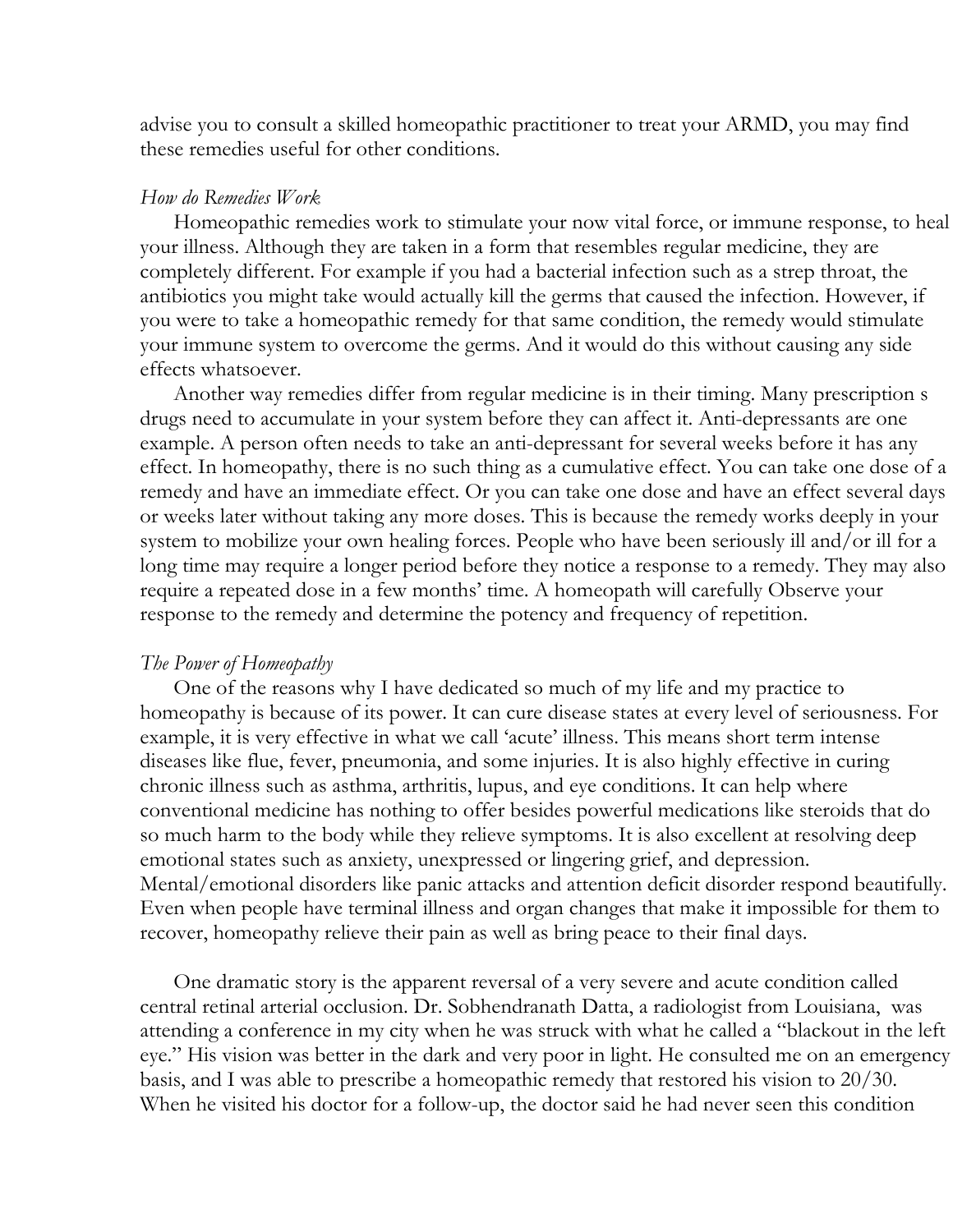occlusion improve like that. 'He told me that, without homeopathic treatment, I would have lost sight in that eye. I got my vision back 100 percent with homeopathic medicine. This is a miracle. I am very grateful to Dr. Kondrot. I am blessed indeed.'

#### *The Origin of Homeopathy*

You may be wondering where this powerful healing system originated. You may also be wondering why it is not used more often and accepted as part of standard medicine. Samuel Hahnemann (1754-1840?) who was born in Germany is considered the father of homeopathy. While it is based on ancient healing systems as well as folk knowledge and herbal medicine, many aspects of it are entirely his original contribution. The idea of using a minute dose was never applied so effectively or systematically before Hahnemann. It is interesting to note that many modern doctors are using fractional or small doses of chemotherapy in place of the massive doses formerly given. And this is having very good results without the debilitating side effects.

Hahnemann was trained as a medical doctor, but was appalled at the harm done by the standard practices of the time. For example, many patients died from mercury poisoning and blood letting. On the other hand, simple folk remedies, while they did no harm, were not powerful enough to cure serious diseases. He set about finding a new system and applied his considerable intellect and scientific training to do so. By the time of his death in the mid nineteenth century, homeopathy had spread throughout Europe, to North and South America, and to Asia. At the turn of the century about half of US medical schools trained homeopathic doctors. Homeopathy had its demise in the US as a result of the growth of the pharmaceutical companies. There is virtually no opportunity to make large profits in the manufacture of homeopathic remedies. Homeopathy also did not lend itself to standardized research for a number of reasons. So, with the growth in power of conventional medicine, homeopathy went 'underground' until its rebirth about twenty-five years ago. There are now many fine training programs operating in the US as well as abroad and the number of qualified homeopaths is increasing yearly.

# *Choosing a Homeopath*

Many people purport to practice homeopathy, but , in my opinion, only some of these people are qualified to do so. I am going to give you guidelines to use in selecting a homeopath if you decide to do so. A homeopath may or may not be trained in another medical profession. Some homeopaths are MDs, some are chiropractors, midwives, and acupuncturists. Some are simply trained as homeopaths. What you should look for is a classically trained homeopath who is certified by the Council for Homeopathic Certification and uses the letters CCH after their name. These individuals have passed a test that indicates the high level of their competence. They have also met the Council's rigorous standard with respect to their education.

The National Center for Homeopathy maintains a list of practicing homeopaths throughout the US. This organization makes no claims about the competence of those it lists, but is a good place to start if you do not know how to find a homeopath in your area. The phone number is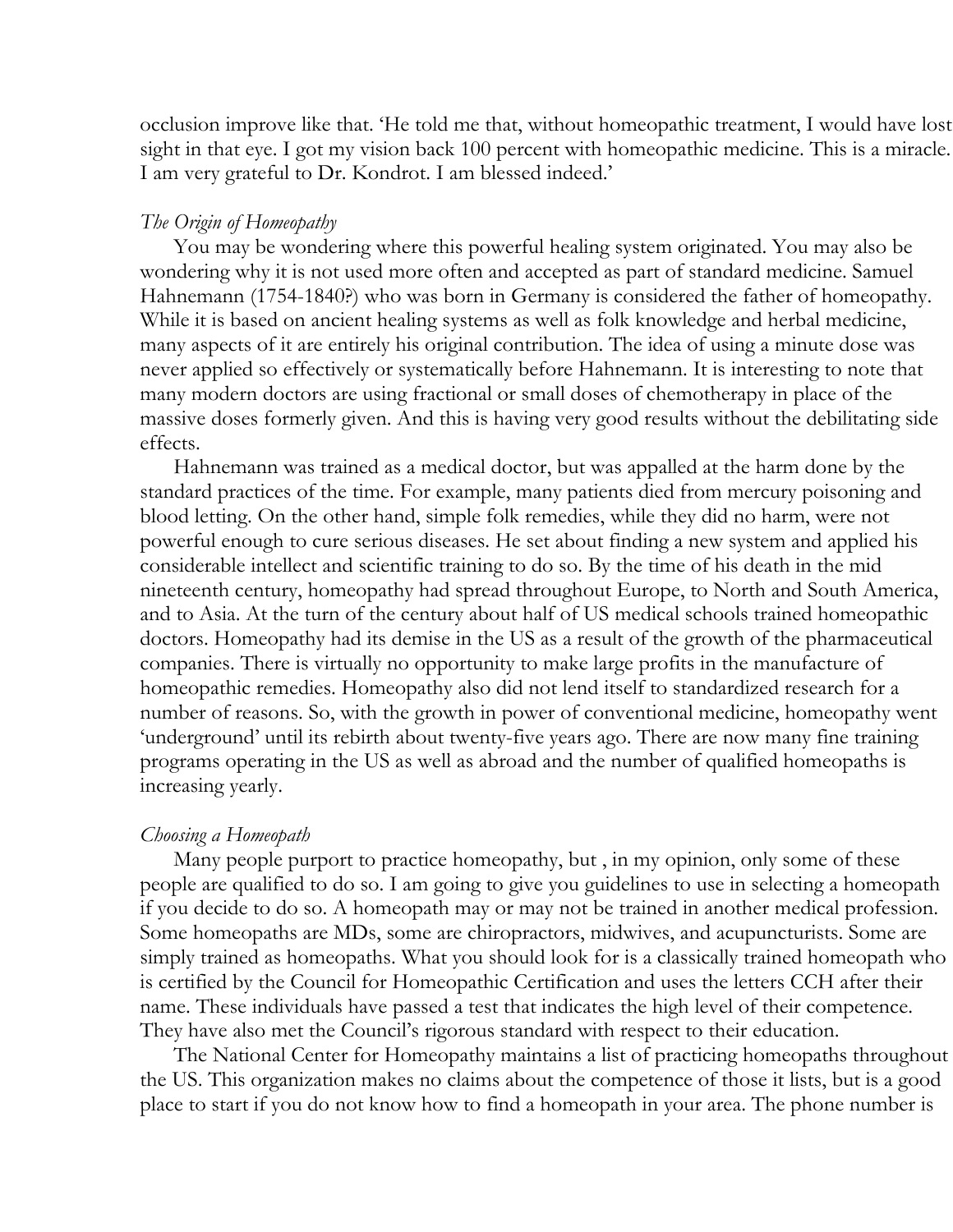listed at the end of this chapter. Finally you can visit the website of the Hahnemann College of Homeopathy which maintains a list of its graduates. I can vouch for the quality of their training since that is where I received mine.

### *A Homeopathic Consultation*

A visit to a homeopath is quite different than an appointment with a regular doctor. First of all, the homeopath will be interested in many things about you that an ordinary doctor would ignore. Homeopaths consider the way that you think, feel, look, as well as how your particular illness affects you as part of the symptoms that will help them find the correct remedy for you. To a homeopath, everything about a person expresses who they are and what medicine they might need. For example, your tendency to be warm or chilly as well as food preferences are important in understanding your case. Even if a homeopath saw three people with ARMD in one day, they would focus on the unique aspects of each person's situation. One person might be quite passive in accepting their diagnosis while another might be very anxious. One person might fear that their eye condition was a sign of other underlying disease, while another might feel grateful that they had only an eye condition. Similarly, one person might have insomnia or anxiety at night while another sleeps soundly but awakens with a headache almost every day. All of these distinctions would be important to the homeopath. Along with these characteristics, the homeopath might ask about your childhood and your dreams.

Many people report that their visit to a homeopath is one of the most enjoyable experiences they have had. The visit usually takes from one to two hours and is conducted in an atmosphere free of judgment. The homeopath's focus is completely on the client and on anything he or she wants to discuss. There is no pressure to discuss things that make the client uncomfortable.

Shortly after the visit, the homeopath will prescribe a remedy and will tell the client how to obtain it. The next appointment will probably be in four to six weeks. At that time the homeopath will assess how well the remedy has worked. He or she may or may not make a new prescription at that time. In terms of expectations, it is important for patients to know that long term chronic conditions may take a while to resolve fully. A rule of thumb is that a month is required to heal a person for each year they have had the disease. All the while the remedy is working deeply, however, and the person's underlying state is being strengthened.

One of my patients illustrates the mind/body effect of homeopathy very well. He is a young man who has had retinitis pigmentosis since he was a boy. He is both artistic and athletic and his diminished peripheral vision makes it difficult for him to enjoy these activities. He is a loner by nature, but would like to have more satisfying relationships. When I first saw him, I was aware of a deep sadness about him, although he was quite unemotional in the consultation. As he opened up, however, I discovered that he was quite depressed, and was preoccupied with thoughts of death.

I prescribed a remedy that is well known to help people release grief and other strong emotions when they are held in. Since his prescription he has had many dreams with emotional content. He has also decided that he wants more satisfying social contacts and had developed a